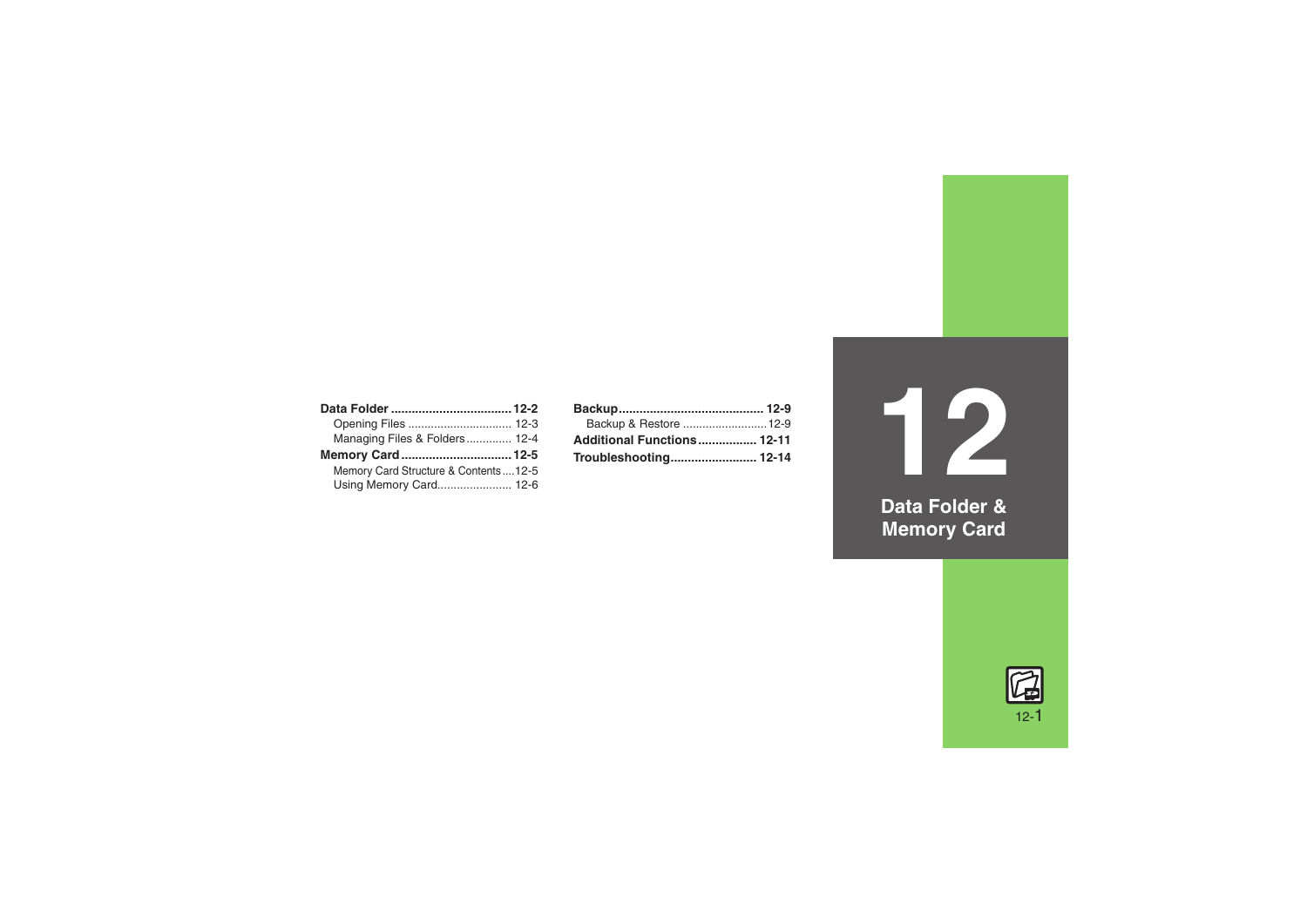# <span id="page-1-0"></span>**Data Folder**

Handset files are organized in folders by file format.

#### [ **Preset Folders**

|                              | <b>Contents</b>                                                                                   |
|------------------------------|---------------------------------------------------------------------------------------------------|
| Pictures <sup>*</sup>        | Still images                                                                                      |
| <b>DCIM</b>                  | Large still images on Memory Card (images<br>captured with save location set to <b>SD(DCIM)</b> ) |
| <b>Ring Songs Tones</b>      | Downloaded melodies and other sound files                                                         |
| S! Appli                     | S! Applications                                                                                   |
| Widget <sup>*</sup>          | Widgets                                                                                           |
| Music <sup>*</sup>           | Downloaded Chaku-Uta Full <sup>®</sup> files                                                      |
| Videos <sup>*</sup>          | Video images                                                                                      |
| Lifestyle-Appli <sup>*</sup> | Lifestyle-Appli required to use Osaifu-Keitai®                                                    |
| Books <sup>'</sup>           | Downloaded e-Books, etc.                                                                          |
| <b>Customized Screen</b> *   | Downloaded Customized Screen files                                                                |
| <b>Status Templates</b>      | Combinations of Status Icon and Status<br>Label for S! Friend's Status                            |
| <b>Decoration Call</b>       | Decoration Call files created on handset or<br>obtained via mail                                  |
| <b>Flash®</b>                | Downloaded Flash <sup>®</sup> (animation) files                                                   |
| <b>Other Documents</b>       | Other files (Dictionary files, etc.)                                                              |

\*Contains corresponding Yahoo! Keitai menu shortcut.

# **Memory Status**

. Delete messages/files when memory is low. Handset performance may be affected when memory is full.

*MENU* or ●  $\rightarrow$  *Data Folder*  $\rightarrow$  *Memory Status*  $\rightarrow$  *Phone Memory* **or** *Memory Card*

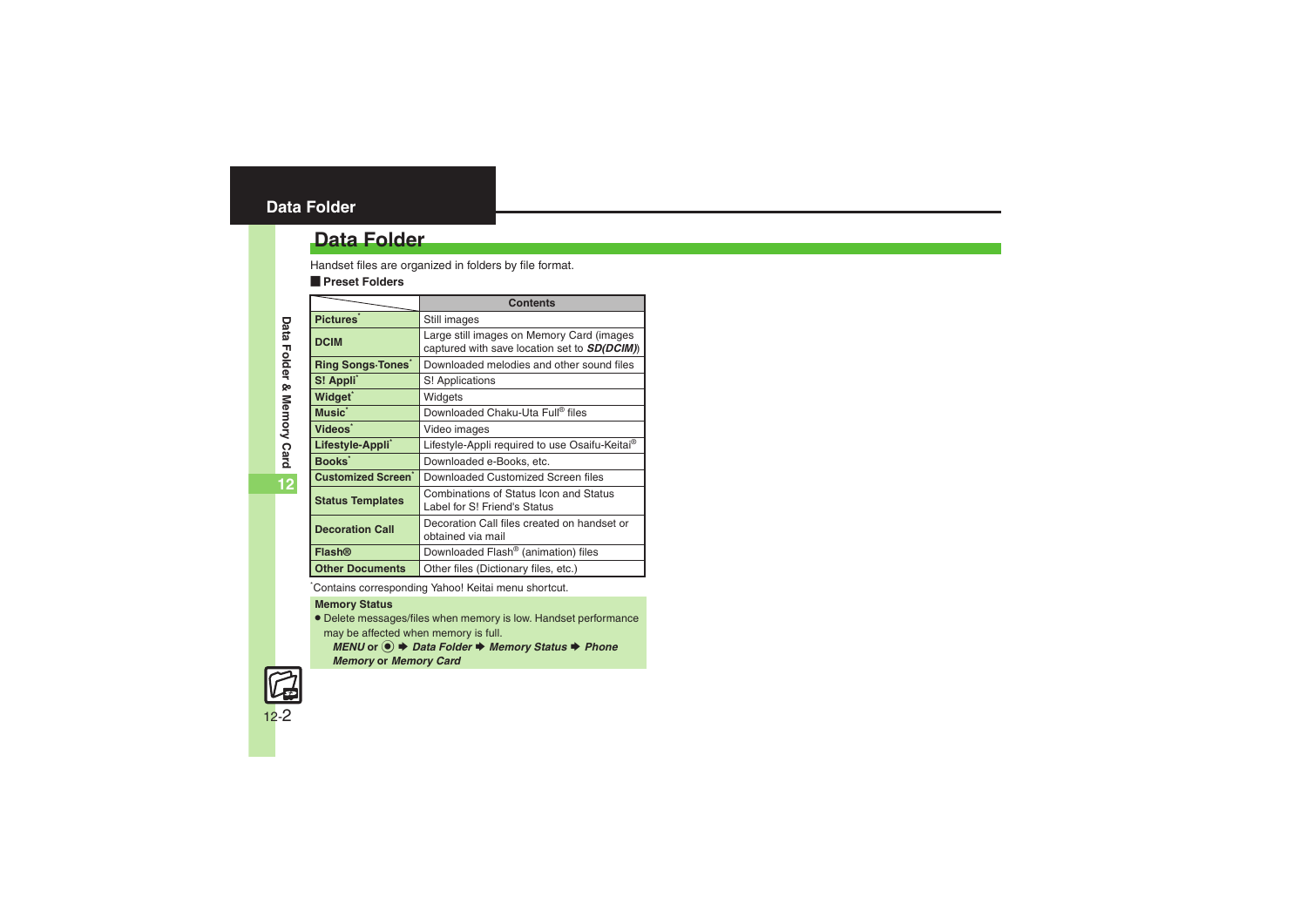# <span id="page-2-0"></span>**Opening Files**



 $\blacksquare$  DC IM Ring Songs Tones

- . Unselectable files/folders appear in gray.
- . To show/hide sub folders, highlight a folder and press  $\mathbb{D} \mathbb{R}$  or  $\boxed{\mathbf{Y}}$ .

**Select folder**<br>To open a sub folder, highlight it and press *Open* or  $\odot$ .



File List

**Advanced**





- . The content plays or appears.
- . To return to file list, press *CLEAR/*  $\mathsf{BACK}$  or  $\mathbb{R}\mathbb{R}$
- **S! Mail Attachments**
	- **After <sup>○</sup>, highlight file**  $\rightarrow$ *Options* **or**
	- $\boxed{\text{ } \cong \text{ } }$  **→ Send → As Message**
	- When a confirmation appears, follow onscreen instructions.

### **Copy Protected Files (** $\textcircled{0}$  **or**  $\textcircled{4}$ **)**

. Some functions may be unavailable.

#### **Handling Open Images Open Next/ Previous Images** *Next* Prev. or  $\odot$ / $\odot$ **Zoom In/Out***Options* or **⊠A** *Operation* ♦ *Zoom In* **or** *Zoom Out***Rotate***Options* or **■/** ◆<br>*Operation* ◆ *Rotate*

# **Slide Show**

Available for Pictures or DCIM folder.





File Options Menu



# 2*Slide Show* .

- Slide Show starts.
- . Tap Display to access Softkeys (*Set*, *Stop*, etc.).

 $\rightarrow$  **Slide Show stops** 

# **Changing Interval**

- $\ln \Theta$ ,  $\boxed{\cong}$   $\blacktriangleright$  *Speed*  $\blacktriangleright$  Select speed
- When Speed is set to *Manual*, press  $\left( \bullet \right)$   $\left( \leftarrow \right)$  or  $\left( \leftarrow \right)$  to advance or reverse frame.

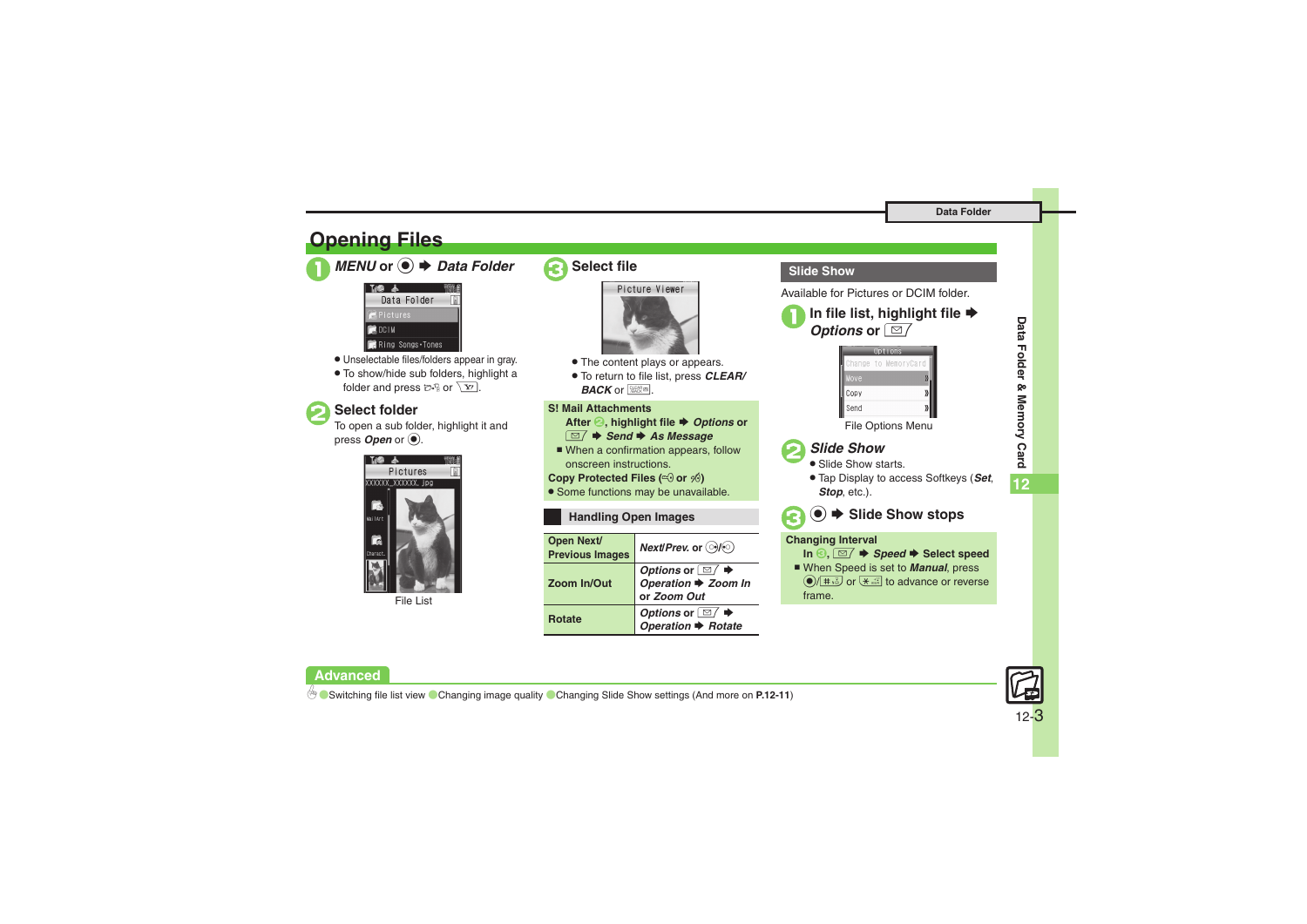# <span id="page-3-0"></span>**Managing Files & Folders**

May be unavailable for some folders.

*MENU* or ● *Data Folder*<br>◆ Select folder

**Options or B**<br>If **Download** is highlighted or folder is empty, skip ahead to  $\mathbf{\Theta}$ .



# 3*Manage Items*





## **Adding Folders <b>Renaming Folders Renaming Folders**

- **After ●, highlight folder ♦ Options**
- **or**  $\textcolor{red}{\boxtimes}$  $\blacklozenge$ *Manage Items* $\blacktriangleright$ *Rename*
- $\blacktriangleright$  Enter name  $\blacktriangleright$  *Done* or  $\textcircled{\small{\bullet}}$
- . Assign different names to folders within a layer.

# **Moving Files**

Some files may not be moved.

- - In file list, highlight file  $\blacktriangleright$  *Options* or  $\boxed{\cong}$  /
	- *Move* ♦ *Phone* or *Memory Card*
	- 3**Select folder**





**Copying Files [File List] Highlight file ♦ Options or**  $\boxed{\textcircled{}}$  $\blacktriangleright$ *Copy* $\blacktriangleright$ *Phone* **or** *Memory* **Card → Select folder → Copy here** 

### **Selecting Multiple Files**



**<u>In file list,** *Multi Select* or  $\overline{\setminus x_2}$   $\rightarrow$  Select file ( $\Box \Leftrightarrow \overline{\lozenge}$ )</u>

**• Repeat 1 as needed. (To uncheck,** highlight a file with  $\nabla$  and press *Uncheck* or  $\odot$ .)

# **Hiding Folders**

Restrict access to created folders.Only handset folders can be hidden.

In file list, highlight folder  $\blacktriangleright$  *Options* or  $\boxed{\cong}$ 



*Set Secret* **→ Enter Handset**  $Code$   $\rightarrow$   $OK$  or  $\odot$ 

**Accessing Secret Folders [File List] Options or**  $\boxed{\text{ }}$  $\rightarrow$  **Unlock Temporarily ♦ Enter Handset Code**  $\rightarrow$  OK or  $\odot$ 



Data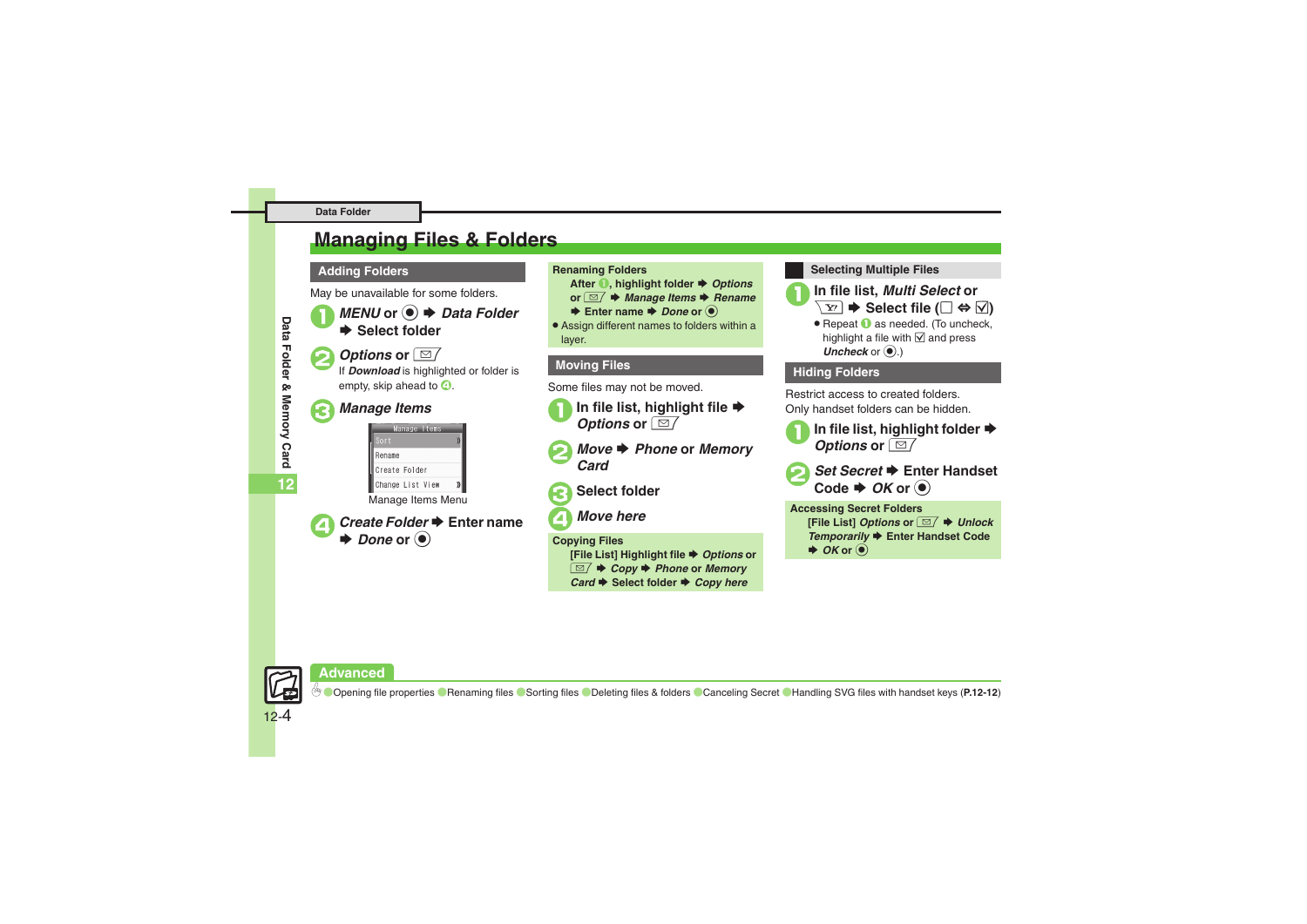# <span id="page-4-1"></span>**Memory Card Structure & Contents**

| <b>Memory Card Structure</b> |                 |                       | <b>Contents (Location when Viewed on Handset)</b> |                                                                    |                                 |
|------------------------------|-----------------|-----------------------|---------------------------------------------------|--------------------------------------------------------------------|---------------------------------|
| <b>DCIM</b>                  | <b>XXXSHARP</b> |                       |                                                   | Still images in DCIM                                               |                                 |
|                              |                 | <b>Local Contents</b> |                                                   | <b>SD Local Contents</b>                                           |                                 |
|                              |                 | Mail                  |                                                   | Messaging folder backups (Received Msg., Sent Messages and Drafts) |                                 |
|                              |                 |                       | <b>Book</b>                                       | e-Book files in Data Folder (Books)                                |                                 |
|                              |                 |                       | <b>Bookmarks</b>                                  | Yahoo! Keitai Bookmarks                                            |                                 |
|                              |                 |                       | Character                                         | PNG files in Data Folder (Character)                               |                                 |
|                              |                 |                       | CSI                                               | Decoration Call files in Data Folder (Decoration Call)             |                                 |
|                              |                 |                       | <b>Custom Screens</b>                             | Customized Screen files in Data Folder (Customized Screen)         |                                 |
|                              |                 |                       | Flash(R)                                          | Flash <sup>®</sup> Wallpaper files in Data Folder (Flash®)         |                                 |
|                              |                 |                       | Flash(R) Ringtones                                | Flash <sup>®</sup> ringtones in Data Folder (Flash® Ringtones)     |                                 |
|                              |                 |                       | Games and More                                    | S! Applications                                                    |                                 |
|                              |                 |                       | Hot Status Template                               | Template files in Data Folder (Status Templates)                   |                                 |
|                              |                 | <b>MYFOLDER</b>       |                                                   | Mail Art                                                           | Files in Data Folder (Mail Art) |
| <b>PRIVATE</b>               |                 | My Items              | Message Templates                                 | Graphic Mail templates in Templates folder                         |                                 |
|                              |                 |                       | Music                                             | Music files in Data Folder (Music)                                 |                                 |
|                              |                 |                       | Other Documents                                   | Other files in Data Folder (Other Documents)                       |                                 |
|                              |                 |                       | Pictograms                                        | GIF files in Data Folder (My Pictograms)                           |                                 |
|                              |                 |                       | <b>Pictures</b>                                   | Still images in Data Folder (Pictures)                             |                                 |
|                              |                 |                       | Sounds & Ringtones                                | Melodies and other sound files in Data Folder (Ring Songs-Tones)   |                                 |
|                              |                 |                       | Videos                                            | Video files in Data Folder (Videos)                                |                                 |
|                              |                 |                       | <b>Virtual Space</b>                              | S! Town files                                                      |                                 |
|                              |                 |                       | Widget                                            | Widget files in Data Folder (Widget)                               |                                 |
|                              |                 |                       | <b>WMAudio</b>                                    | WMA files for Media Plaver (WMA)                                   |                                 |
|                              |                 | SH Folder             |                                                   | Application management files                                       |                                 |
|                              |                 | Utility               |                                                   | Backup files (Phone Book), etc.                                    |                                 |
|                              | <b>SHARP</b>    | <b>MOBILE</b>         |                                                   | Backup files (User Dictionary), etc.                               |                                 |
| SD AUDIO                     |                 |                       |                                                   | SD-Audio files for Media Player (SD AUDIO)                         |                                 |

<span id="page-4-0"></span>**12**

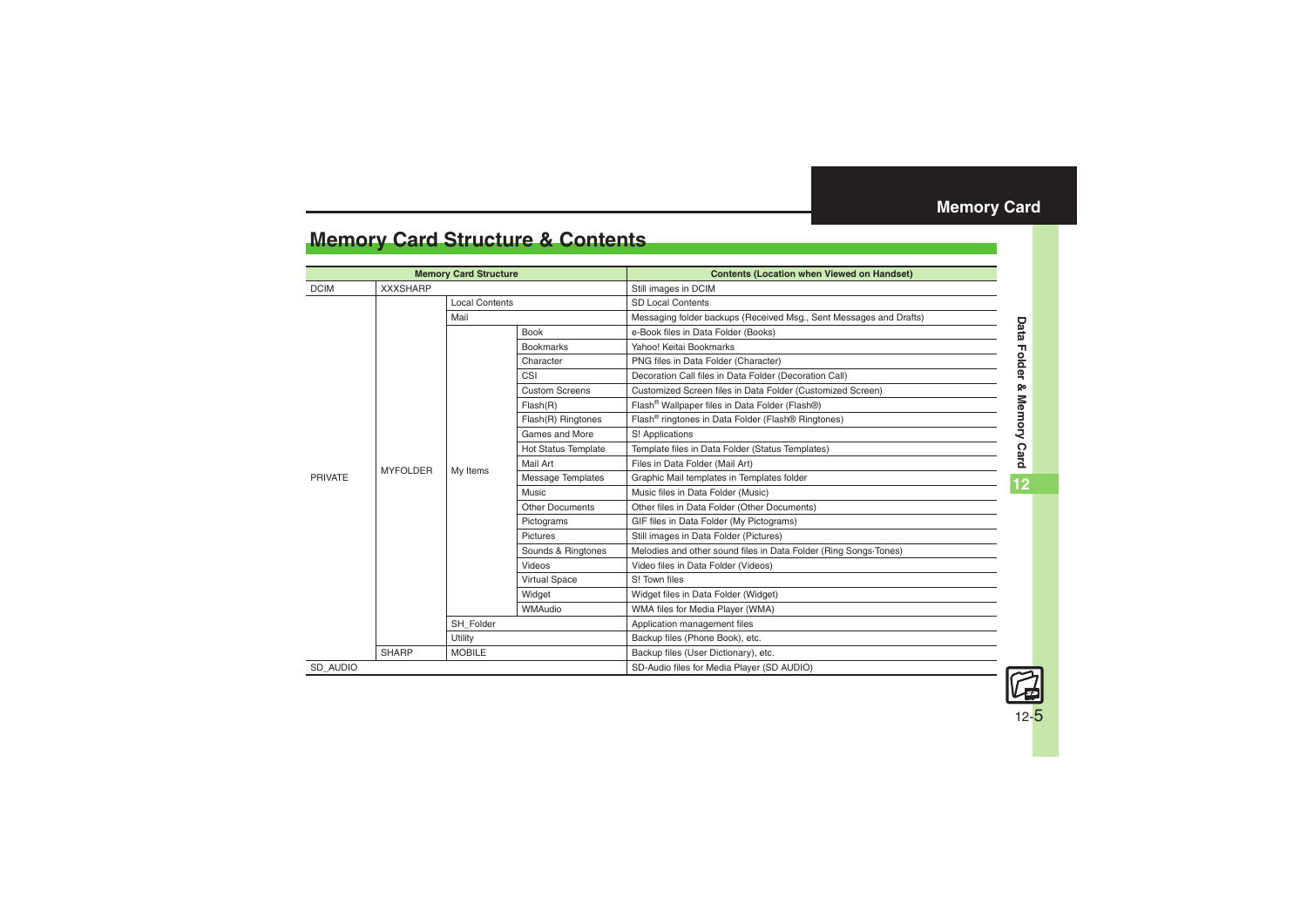# <span id="page-5-0"></span>**Using Memory Card**

Use microSD<sup>™/</sup>microSDHC<sup>™</sup> Memory Card (hereafter "Memory Card") to save and organize files for use on 931SH. Use recommended Memory Cards only. For details, see P.19-18 "microSD™ Memory Card Compatibility."

### **Precautions**

- . Do not force Memory Card into or out of handset.
- . Keep Memory Cards out of infant's reach; may cause suffocation if swallowed.
- . Do not touch terminals or expose them to metal objects.
- **•** SoftBank is not liable for any damages resulting from accidental loss/alteration of information. Keep a copy of Phone Book entries, etc. in a separate place.
- **Important Memory Card Usage Notes**
- . Never remove Memory Card or battery while files are being accessed.
- . Be careful not to erase or overwrite files accidentally.

# **Inserting**

Turn handset power off first.



. Press and slide as shown.

**Slide holder as shown in ①** (toward OPEN▶) and lift it **as shown in** ②



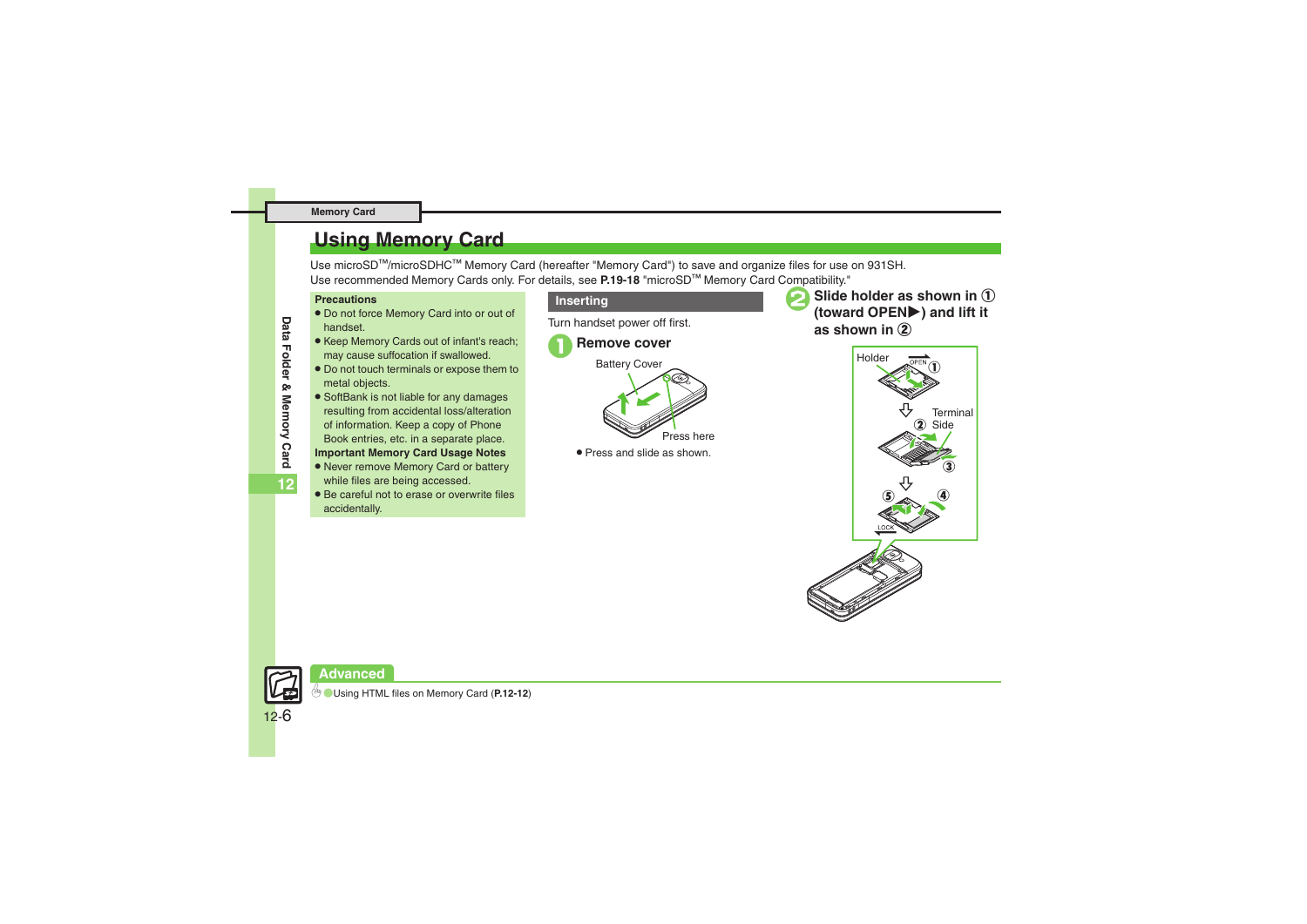

# 3**Insert card (terminals down) into holder as shown in** <sup>③</sup>

- . At time of purchase, a plastic dummy card is inserted into holder to protect contact pins. Remove the dummy when inserting Memory Card.
- . Do not insert other objects into Memory Card holder.

**Replace holder and slide as shown in ⑤ (◀LOCK)** 



# 5**Close cover**



. Position and slide the cover gently as shown until it stops.

. Memory Card may not be inserted properly; reinsert the card.



Turn handset power off first. (Battery does not need to be removed.)

- 1**Remove cover then lift holder**
	- **Slide out card gently as shown in**  $\Omega$
- 3**Replace holder then close cover**



## **Format Card**

When using a new Memory Card for the first time, format it on the handset before trying to save files, etc. Format Card deletes all Memory Card files, even those created on other devices.

*MENU* or ●  $\rightarrow$  *Settings*  $\rightarrow$  **Highlight** *Connectivity* tab **◆ Memory Card** 



*Format Card* → *Yes* 

 Offline Mode is set. Handset transmissions are suspended until

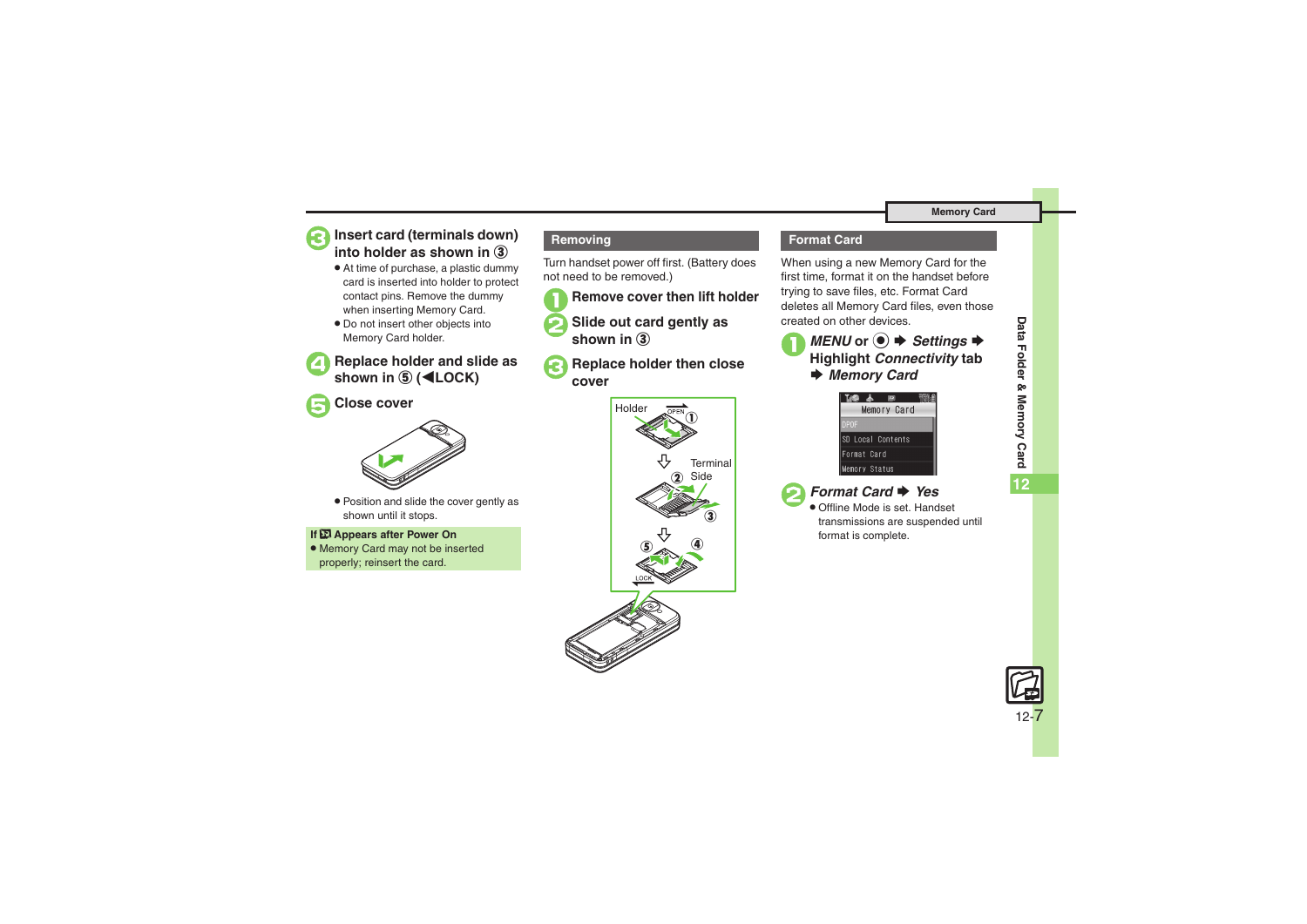## **Memory Card**



#### **Precaution**

 . Never remove Memory Card or battery while formatting; may cause damage.



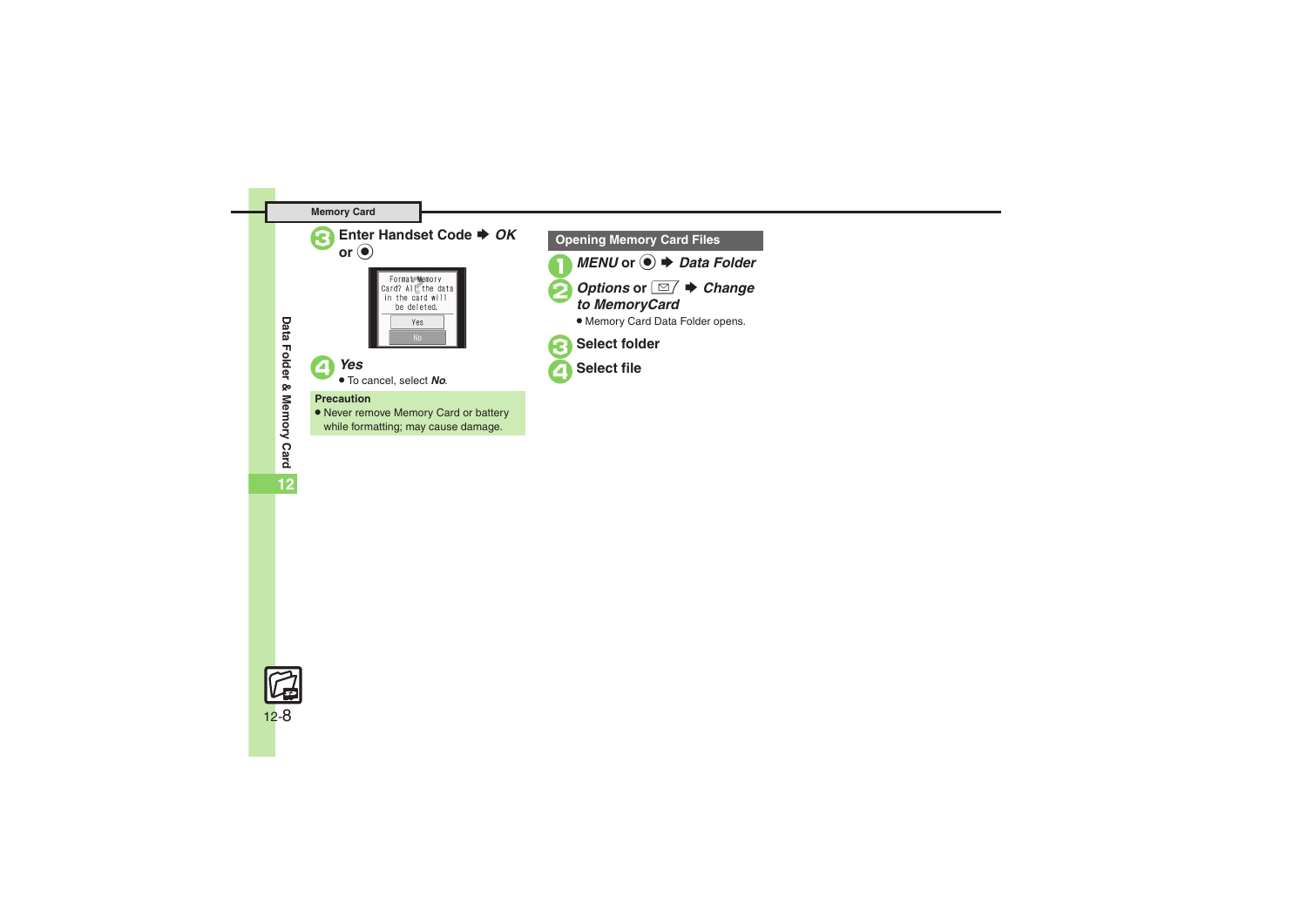# <span id="page-8-1"></span>**Backup & Restore**

Back up information to Memory Card, and restore to handset as needed.The following folders/entries can be transferred at once:



Selectable simultaneously via **Check** *Selection* in Options menu.

# **Precautions**

- . Not available if battery is low.
- . Some items may not be transferable; some settings may be lost, or files may not transfer properly.

# **Transferring All Items**

Use blank Memory Card for *Backup All Items*. Do not use the card to save other files after *Backup All Items*; backed up content may not be restored properly.

# **Transferring Selected Items**

# **Received Msg.**

- . Transfer may delete sort keys.
- . Mail Notices are restored as messages, invalidating complete message retrieval.
- . If spam filter is available on recipient handset, Spam Folder messages are saved in spam folder regardless of the setting. (If unavailable, they are saved as normal received messages.)

# [ **Sent Messages**

Transfer may delete sort keys.

# <span id="page-8-0"></span>[ **Drafts**

If transferred from Drafts, only the first entered recipient remains or SMS addressed to multiple recipients may not be saved.

# [ **Bookmarks**

- . Yahoo! Keitai, Streaming and PC Site Browser Bookmarks are all backed up.
- . Streaming Bookmarks are saved as Yahoo! Keitai Bookmarks.

# [ **Contents Keys**

Moving Keys to Memory Card creates a special file. Performing Backup again on the same Memory Card overwrites that file. Perform Restore beforehand.

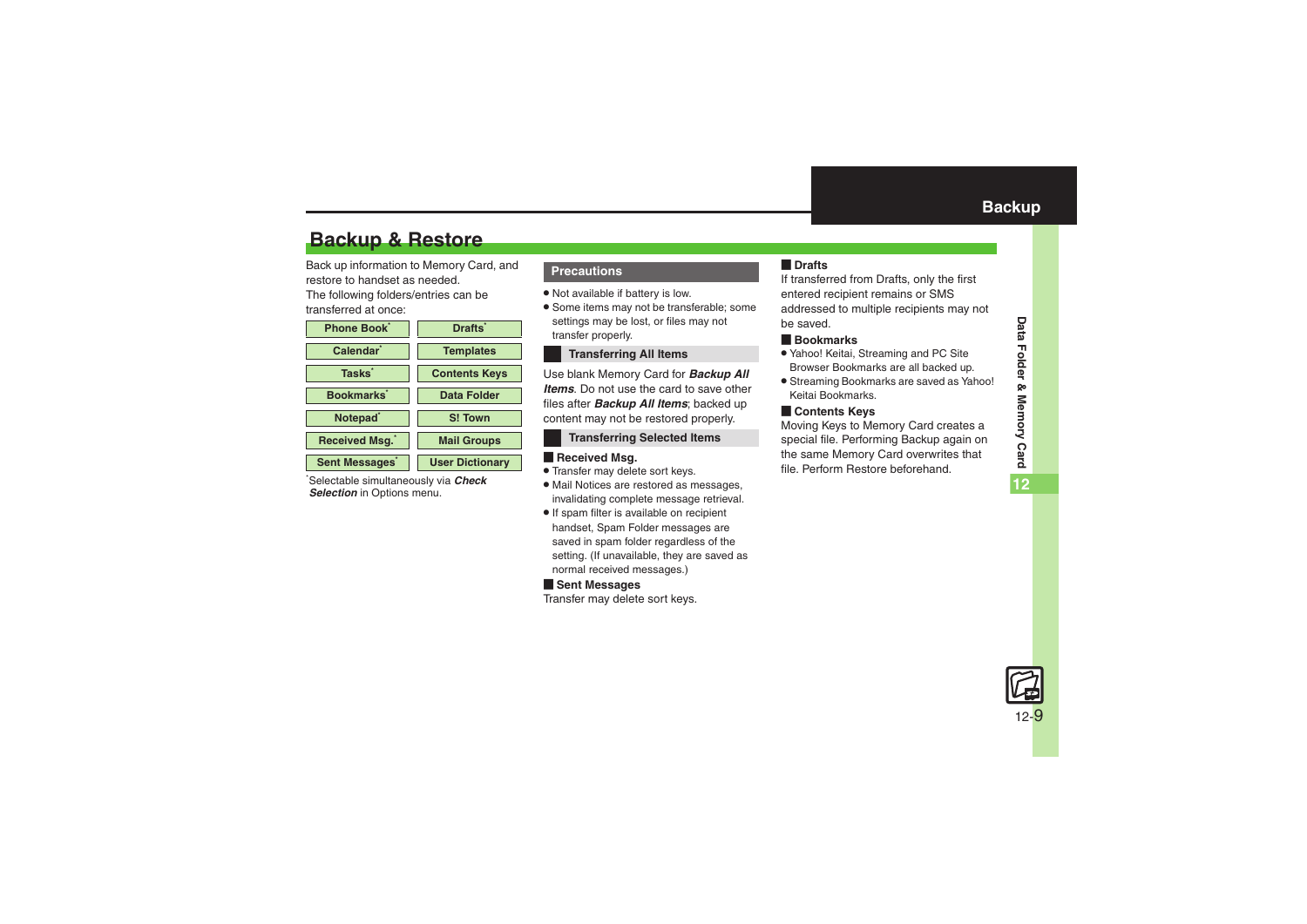#### **Backup**

## **Handset to Memory Card**

Follow these steps to back up selected items at once:

*MENU* or ●  $\rightarrow$  *Settings*  $\rightarrow$  **Highlight** *Connectivity* tab **▶ Backup/Restore** 



Backup/Restore Menu

**Backup Selected Items ♦ Enter Handset Code → OK** or  $\left( \bullet \right)$ 

3*Yes*



**Select item (** $\Box \Leftrightarrow \Box$ )  $\blacktriangleright$  **Complete selection** 

. For *Phone Book*, confirmation appears. Select *Yes* or *No*.



*Execute* or  $\boxed{Y}$   $\rightarrow$  *Yes*  $\bullet$  To cancel, press *Cancel* or  $\sqrt{\mathbf{x}}$ .

```
Backup complete \rightarrow OK or <br>● OK or ●
```
**Selecting Multiple Items at Once In** *A***,** *Options* or  $\boxed{\boxtimes 7}$   $\div$  Select **option ♦ From 5 Selecting/Canceling All Items In** *A***,** *Options* or  $\boxed{\otimes}$  *← Check All* or *Uncheck All*

# **Memory Card to Handset**

Follow these steps to restore selected items: Restoring backed up content to handset overwrites current handset content (with the exception of Contents Keys).

**In Backup/Restore menu, Restore Selected Items ♦ Enter Handset Code → OK**  $or (•)$ 





*to Overwrite Mode*  $\blacktriangleright$  From  $\odot$ 



# **Advanced**

**[Backing up all items](#page-12-0) C[Encoding data for backup](#page-12-1) C[Restoring all items](#page-12-2) C[Deleting backup files](#page-12-3) ([P.12-13](#page-12-0))** 

**Data Folder & Memory Card** Folder & Memory Card **12**

Data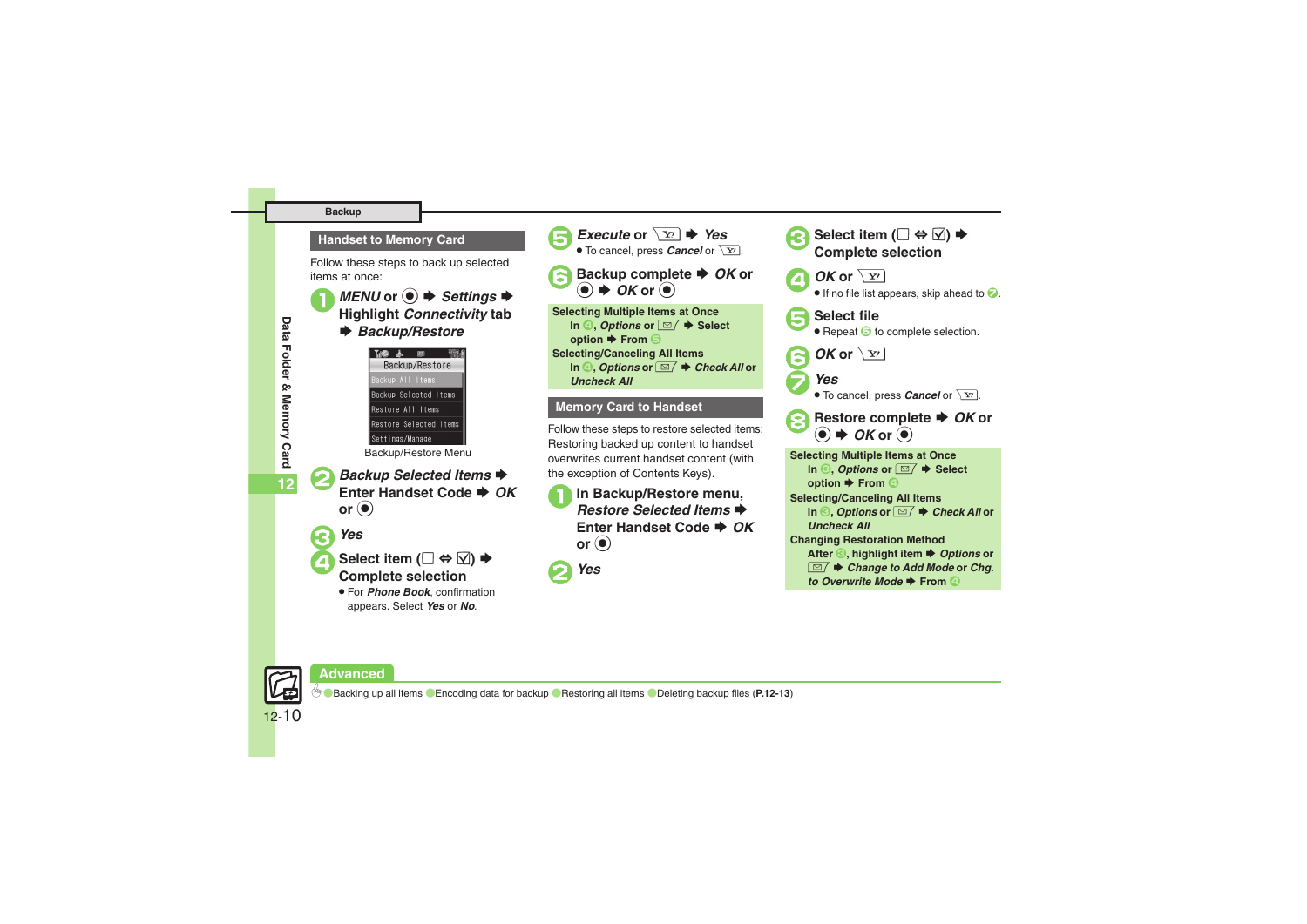# <span id="page-10-0"></span>**Additional Functions**

# Data Folder

#### [ **File/Folder View Settings**

<span id="page-10-3"></span><span id="page-10-2"></span><span id="page-10-1"></span>

| <b>Switching file list</b><br>view       | MENU or . Data Folder → Highlight folder<br>• Options or $\Box$ • Manage Items • Change<br>List View Select option                                                                                                                                       |
|------------------------------------------|----------------------------------------------------------------------------------------------------------------------------------------------------------------------------------------------------------------------------------------------------------|
| <b>Changing image</b><br>quality         | MENU or $\circledast$ $\Rightarrow$ Data Folder $\Rightarrow$ Select folder $\Rightarrow$<br>Select file $\rightarrow$ Options or $\boxed{\cong}$ $\rightarrow$ Switch Display<br>( <i>Picture Quality</i> for Flash <sup>®</sup> file) → Select quality |
| <b>Hiding Softkeys in</b><br>image view  | MENU or $\bullet$ $\bullet$ Data Folder $\bullet$ Select folder $\bullet$<br>Select file $\rightarrow$ Options or $\Box$ $\rightarrow$ SW GuideDisplay<br>$\rightarrow$ Off                                                                              |
|                                          | Start Here MENU or $\textcircled{\textcircled{\textcirc}} \Rightarrow$ Data Folder $\Rightarrow$ Select<br>folder $\Rightarrow$ Highlight file $\Rightarrow$ Options or $\Box$ $\Rightarrow$<br>Slide Show $\Rightarrow \Box / \Rightarrow$ See below    |
| <b>Changing Slide</b>                    | <b>Playing Once</b><br>$Repeat \rightarrow Off$                                                                                                                                                                                                          |
| <b>Show settings</b>                     | <b>Playing Music</b><br><b>BGM Settings → Switch On/Off → On</b>                                                                                                                                                                                         |
|                                          | <b>Changing Music</b><br><b>BGM Settings • Play Ring Tones • Select</b><br>folder Select file                                                                                                                                                            |
| <b>Showing Softkeys</b><br>in Slide Show | <i>MENU</i> or (●) $\rightarrow$ <i>Data Folder</i> $\rightarrow$ Select folder $\rightarrow$<br>Highlight file $\rightarrow$ Options or $\boxed{\cong}$ $\rightarrow$ Slide Show<br>$\bullet$ $\Box$ $\bullet$ SW GuideDisplay $\bullet$ On             |

# [ **Using Files/Folders Data Folder**

| Using files as<br>Wallpaper                                             | MENU or $\bullet$ $\bullet$ Data Folder $\bullet$ Select folder $\bullet$<br>Highlight file $\rightarrow$ Options or $\boxed{\simeq}$ $\rightarrow$ Set as<br>Wallpaper Vertical or Horizontal Assign or $\odot$<br>• For images smaller or larger than Display, select an option.                                                          |
|-------------------------------------------------------------------------|---------------------------------------------------------------------------------------------------------------------------------------------------------------------------------------------------------------------------------------------------------------------------------------------------------------------------------------------|
| <b>Using files as</b><br>ringtones                                      | MENU or $\bullet$ $\bullet$ Data Folder $\bullet$ Select folder $\bullet$<br>Highlight file $\rightarrow$ Options or $\boxed{\cong}$ $\rightarrow$ Set as<br><i>Ringtone</i> ▶ Select item<br>• When prompted, enter ring time.<br>• When a confirmation appears, follow onscreen instructions.                                             |
| <b>Using files as</b><br>ringvideos                                     | MENU or $\bullet$ $\rightarrow$ Data Folder $\rightarrow$ Videos $\rightarrow$<br>Highlight file $\rightarrow$ Options or $\boxed{\cong}$ $\rightarrow$ Set as Ring<br>Video Select item<br><b>.</b> For For New Message or For New PC Mail, enter<br>ring time.                                                                            |
| <b>Saving Phone</b><br><b>Book entries</b>                              | MENU or $\bullet$ > Data Folder → Select folder →<br>Highlight file $\rightarrow$ Options or $\boxed{\cong}$ $\rightarrow$ Save to<br>Phone Book $\blacktriangleright$ As New Entry $\blacktriangleright$ Complete<br>other fields $\blacktriangleright$ <i>Save</i> or $\boxed{Y}$<br>• To add to an existing entry, select As New Detail. |
| <b>Activating mobile</b><br>camera, etc. in<br>corresponding<br>folders | MENU or ( $\bullet$ ) → Data Folder → Select folder →<br>Options or $\Box / \Box$ Take Picture, Record Video<br>or Record Voice                                                                                                                                                                                                             |

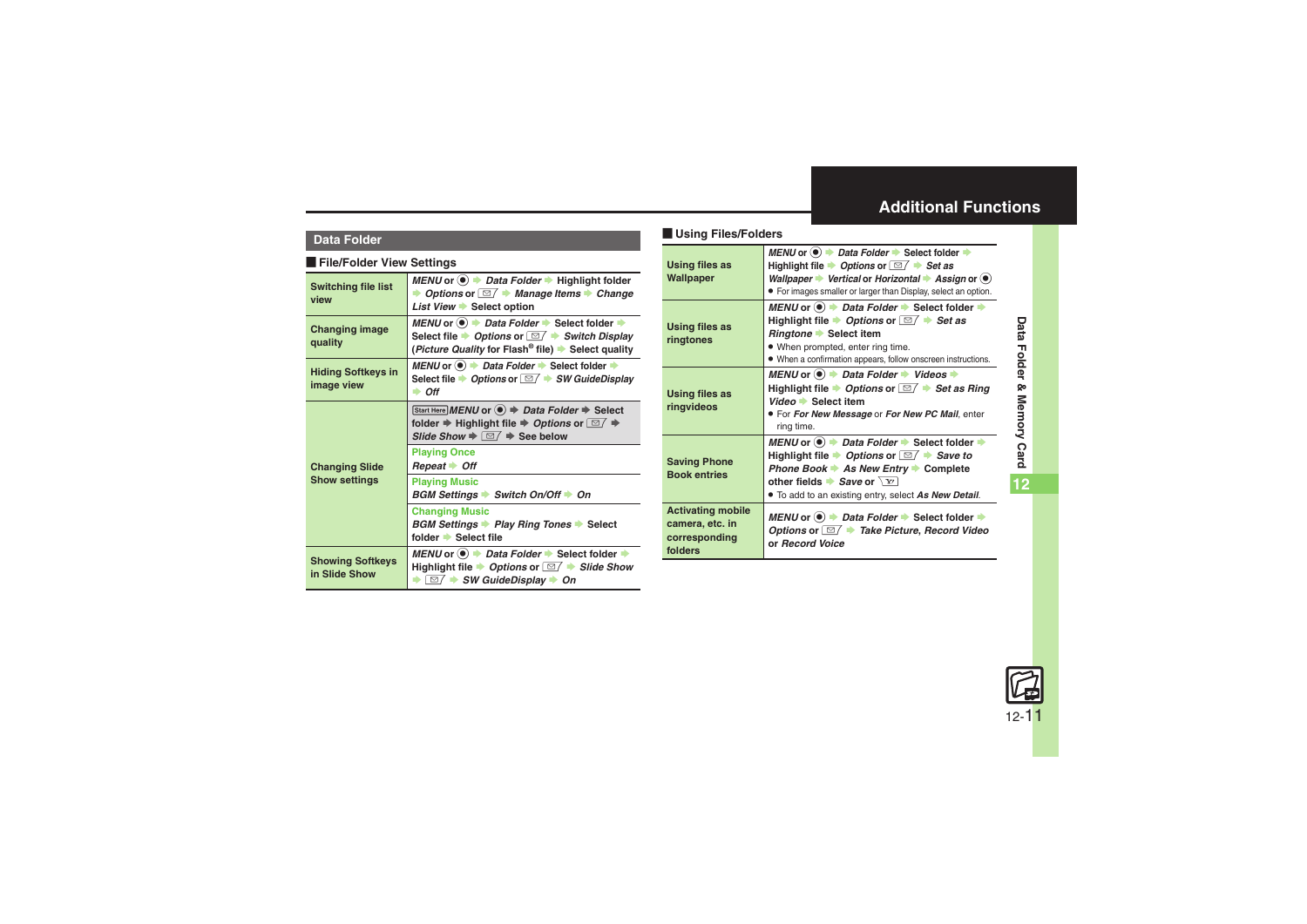#### <span id="page-11-6"></span><span id="page-11-5"></span>**Additional Functions**

<span id="page-11-3"></span><span id="page-11-2"></span><span id="page-11-1"></span><span id="page-11-0"></span>

| Data Folder<br>ჯ<br>Memory<br>Card<br>12 | <b>Managing Files/Folders</b>     |                                                                                                                                                                                                                                                               |                                                | <b>Line Scroll</b>                                                                                                                                                                               |
|------------------------------------------|-----------------------------------|---------------------------------------------------------------------------------------------------------------------------------------------------------------------------------------------------------------------------------------------------------------|------------------------------------------------|--------------------------------------------------------------------------------------------------------------------------------------------------------------------------------------------------|
|                                          | <b>Opening file</b><br>properties | MENU or $\odot$ $\rightarrow$ Data Folder $\rightarrow$ Select folder $\rightarrow$<br>Highlight file $\rightarrow$ Options or $\boxed{\,\simeq\,}$ $\rightarrow$ Details                                                                                     | <b>Handling SVG files</b><br>with handset keys | ⊛<br><b>Page Scroll</b>                                                                                                                                                                          |
|                                          | <b>Renaming files</b>             | MENU or $\bullet$ $\bullet$ Data Folder $\bullet$ Select folder $\bullet$<br>Highlight file $\rightarrow$ Options or $\boxed{\cong}$ $\rightarrow$ Manage<br>Items $\rightarrow$ Rename $\rightarrow$ Enter name $\rightarrow$ Done or $\left(\bullet\right)$ |                                                | Zoom<br>1: (Zoom out), $\exists$ $\exists$ (Zoom in)                                                                                                                                             |
|                                          | <b>Sorting files</b>              | MENU or $\bullet$ $\bullet$ Data Folder $\bullet$ Select folder $\bullet$<br>Options or $\Box$ $\rightarrow$ Manage Items $\rightarrow$ Sort $\rightarrow$<br>Select method<br>• To reverse the order, sort by the same method again.                         |                                                | <b>Rotate</b><br>7. (Counterclockwise), 9. (Clockwise)<br><b>Key Action Mode</b><br>$\mathbf{D}^{ss}$                                                                                            |
|                                          | Deleting files &<br>folders       | Start Here MENU or $\textcircled{\textcircled{\textcirc}} \Rightarrow$ Data Folder $\Rightarrow$ Select<br>folder $\Rightarrow$ See below                                                                                                                     |                                                | <b>Default View</b><br>5 <sup>u</sup>                                                                                                                                                            |
|                                          |                                   | <b>Single Files</b><br>Highlight file $\rightarrow$ Options or $\boxed{\cong}$ $\rightarrow$ Delete $\rightarrow$ Yes                                                                                                                                         | <b>Memory Card</b>                             |                                                                                                                                                                                                  |
|                                          |                                   | <b>Folder &amp; Files Within</b><br>Highlight folder $\rightarrow$ Options or $\boxed{\,\simeq\,}$ $\rightarrow$ Delete $\rightarrow$<br>Enter Handset Code $\rightarrow$ OK or $\left( \bullet \right) \rightarrow$ Yes                                      | <b>Using HTML files</b><br>on Memory Card      | $MEMO$ or $\textcircled{\bullet}$ $\blacktriangleright$ Settings $\blacktriangleright$ Highlight<br>Connectivity tab $\rightarrow$ Memory Card $\rightarrow$ SD Local<br>Contents → Select title |
|                                          | <b>Canceling Secret</b>           | Unlock Secret folders temporarily and<br>highlight folder $\rightarrow$ Options or $\boxed{\simeq}$ $\rightarrow$ Unset<br>Secret ▶ Enter Handset Code ▶ OK or (●)                                                                                            |                                                |                                                                                                                                                                                                  |

<span id="page-11-4"></span>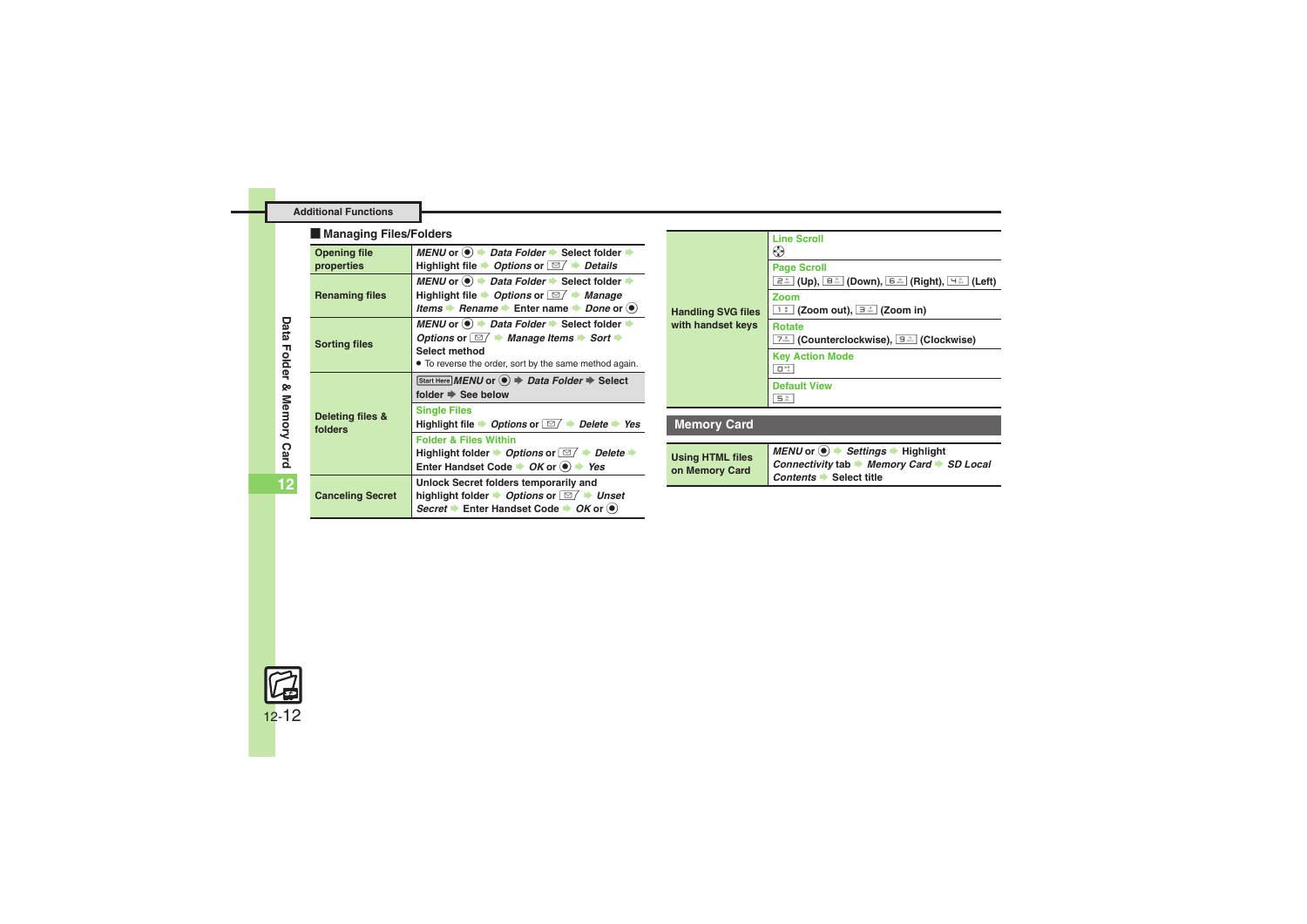# **Backup**

#### [ **Backup & Restore**

<span id="page-12-3"></span><span id="page-12-2"></span><span id="page-12-1"></span><span id="page-12-0"></span>

| <b>Backing up all items</b>        | MENU or $\left( \bullet \right)$ $\Rightarrow$ Settings $\Rightarrow$ Highlight<br>Connectivity tab Backup/Restore Backup<br>All Items $\blacktriangleright$ Enter Handset Code $\blacktriangleright$ OK or $\blacklozenge$<br><b>★ Yes ★ Yes ★ Backup complete ★ OK or (●)</b><br>$\rightarrow$ OK or $\left(\bullet\right)$                  |  |
|------------------------------------|------------------------------------------------------------------------------------------------------------------------------------------------------------------------------------------------------------------------------------------------------------------------------------------------------------------------------------------------|--|
| <b>Encoding data for</b><br>backup | $MENU$ or $\left( \bullet \right)$ $\Rightarrow$ Settings $\Rightarrow$ Highlight<br>Connectivity tab $\rightarrow$ Backup/Restore $\rightarrow$ Settings/<br>Manage $\blacktriangleright$ Encode Settings $\blacktriangleright$ Select item $\blacktriangleright$ On<br>. Available for Phone Book, Messaging folders,<br>Calendar and Tasks. |  |
| <b>Restoring all items</b>         | $MEMU$ or $\circledast$ $\rightarrow$ <i>Settings</i> $\rightarrow$ Highlight<br>Connectivity tab → Backup/Restore → Restore<br>All Items $\blacktriangleright$ Enter Handset Code $\blacktriangleright$ OK or $\blacklozenge$<br>Yes Yes Restore complete $\rightarrow$ OK or $\odot$<br>$OK$ or $\odot$                                      |  |
| <b>Backup Files</b>                |                                                                                                                                                                                                                                                                                                                                                |  |
| Deleting backup<br>files           | MENU or $\textcircled{\textcircled{\textcirc}}$ $\blacktriangleright$ Settings $\blacktriangleright$ Highlight<br>Connectivity tab Backup/Restore<br>Settings/Manage > File Management > Select<br>item → Select file ( $\Box \Leftrightarrow \Box$ ) → Complete<br>selection $\rightarrow$ Delete or $\sqrt{Y}$ $\rightarrow$ Yes             |  |

**Data Folder & Memory Card**

**12**